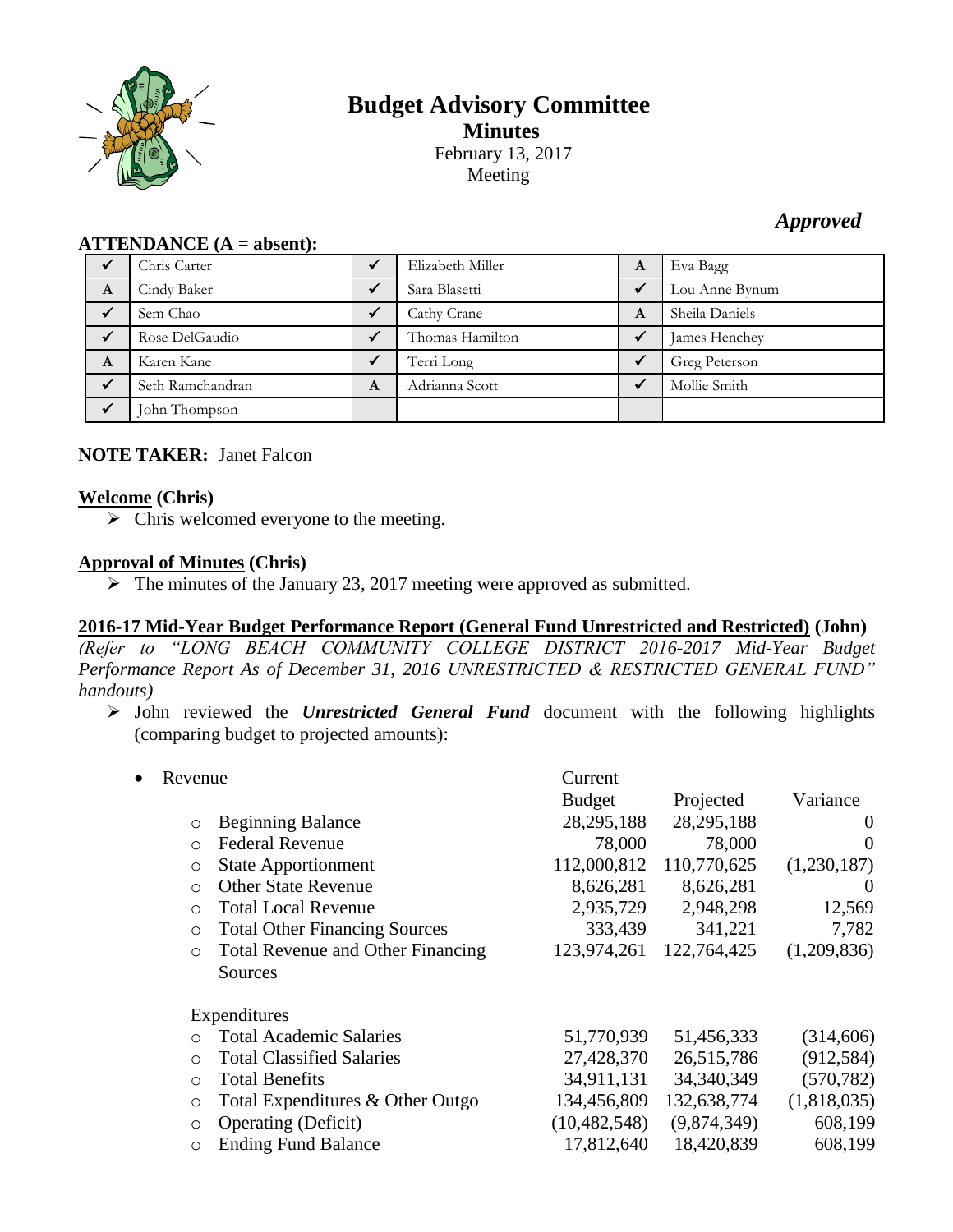#### **2015-16 Mid-Year Budget Performance Report (General Fund Unrestricted and Restricted) – (continued)**

- There is a \$1.2 million decrease in projected State General Apportionment due to the 1.45% deficit factor.
- The savings for Academic Salaries, Classified Salaries, and Benefits is due to current year vacancies.
- Greg asked about expenditures for salaries and how the savings are represented on the Mid-Year Budget Report. John stated that salaries are projected by multiplying the most recent actual payroll by the number of months remaining and adjusting for known vacancies.
- Thomas asked about the salaries for Classified. He asked if the money that is currently budgeted for a position, would it be taken away if that position was not filled. Betty, Rose, Chris, and Sem also added to the discussion. Rose stated the salary line items are always in flux. There may be vacancies and changes throughout the year. Betty stated the savings are a one-time savings. If the position is in the budget, the salary will be included in the amounts for Salaries and Benefits.

| <b>Long Beach Community College District</b><br>2016-2017 Mid-Year Budget Performance Report<br><b>Restricted General Fund</b> |                                            |                                                  |                                   |  |
|--------------------------------------------------------------------------------------------------------------------------------|--------------------------------------------|--------------------------------------------------|-----------------------------------|--|
| <b>Restricted General Fund</b>                                                                                                 | <b>CURRENT</b><br><b>BUDGET</b><br>2016-17 | <b>PROJECTED</b><br><b>YEAR-END</b><br>2016-2017 | OVER/<br>(UNDER)<br><b>BUDGET</b> |  |
| <b>Total Federal Revenue (including</b>                                                                                        |                                            |                                                  |                                   |  |
| carryover)                                                                                                                     | 11,889,717                                 | 11,889,717                                       | 0                                 |  |
| Total State Revenue (inlcuding carryover)<br>Total Local Revenue (including carryover)                                         | 36,747,887<br>5,232,607                    | 36,747,887<br>5,321,637                          | O<br>89,030                       |  |
| <b>TOTAL REVENUE</b>                                                                                                           | 53,870,211                                 | 53,959,241                                       | 89,030                            |  |
| TOTAL EXPENDITURES & OTHER<br><b>OUTGO</b>                                                                                     | 53,765,355                                 | 53,854,385                                       | 89,030                            |  |
| OPERATING SURPLUS/(DEFICIT)                                                                                                    | 104,856                                    | 104,856                                          | 0                                 |  |
| <b>Plus Beginning Balance</b>                                                                                                  | 4,038,335                                  | 4,038,335                                        | 0                                 |  |
| <b>ENDING BALANCE</b>                                                                                                          | 4,143,191                                  | 4,143,191                                        | 0                                 |  |
|                                                                                                                                |                                            |                                                  |                                   |  |

 $\triangleright$  John also reviewed the *Restricted General Fund* document with the following highlights:

- Seth asked about the Beauty Industry Market Access (BIMA) line item. Lou Anne replied it was a grant on behalf of the trade program. We no longer have that program. The grant has recently been transferred to an e-commerce grant.
- Thomas asked about the CTE Strong Workforce Program for \$1.7 million. Terri said this was the portion the district received out of the \$200 million from Sacramento. Terri suggested the Strong Workforce grants specific to Academic Affairs be listed under State Restricted Revenue rather than CAED. John said the next quarterly report will reflect that revision.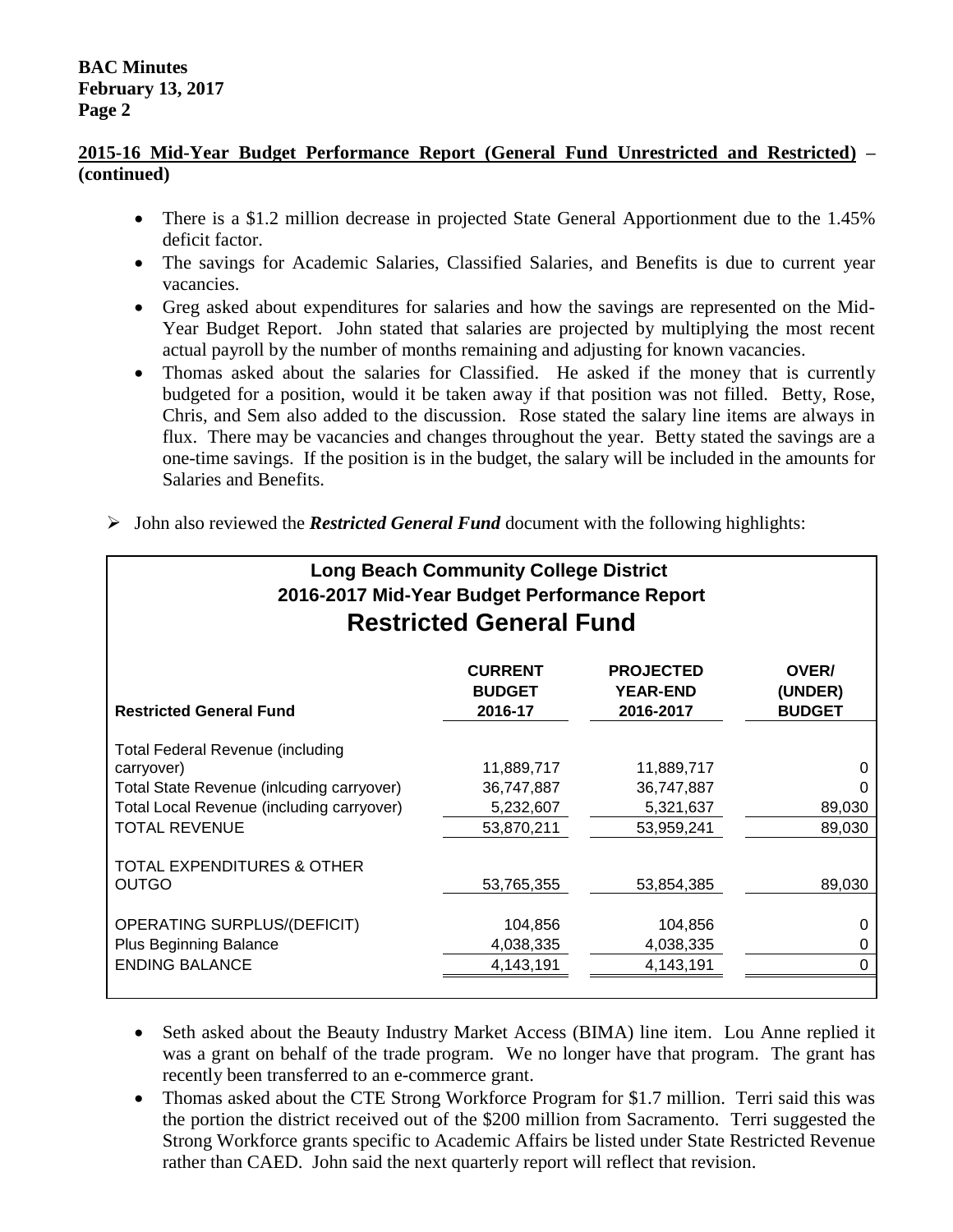**BAC Minutes February 13, 2017 Page 3**

#### **Fund Balance Projections (John)**

*(Refer to "LBCC Fund Balance Projection" handout)*

 $\triangleright$  John reviewed the Fund Balance Projections for 2017-18 & 2018-19 focusing on the major changes between the two years. The chart below summarizes the spreadsheet.

|                                              | Projected<br>2017-18 | Projected<br>2018-19 |
|----------------------------------------------|----------------------|----------------------|
| <b>UNRESTRICTED</b>                          |                      |                      |
| <b>Beginning Fund Balance</b>                | 18,420,839           | 8,348,628            |
| Prior Year Revenue (Projection)              | 122,764,425          | 123,831,219          |
| <b>Apportionment Changes</b>                 | 2,979,951            | 2,730,014            |
| <b>Other Revenue Changes</b>                 | (1,913,157)          |                      |
| Projected Revenue                            | 123,831,219          | 126,561,233          |
| Prior Year Expense (Projection)              | (132, 638, 774)      | (133,903,430)        |
| New and Restored Positions                   | (2,428,369)          |                      |
| <b>Salary Rate Changes</b>                   |                      |                      |
| Other Salary & Benefit Changes               | (5,348,360)          | (4,062,000)          |
| <b>Other Expense Changes</b>                 | 6,512,073            | 651,500              |
| Projected Expense                            | (133,903,430)        | (137, 313, 930)      |
|                                              |                      |                      |
| Net Surplus/(Deficit)                        | (10,072,211)         | (10, 752, 697)       |
| <b>Projected Ending Fund Balance</b>         | 8,348,628            | (2,404,069)          |
| Percentage of Total Expenses and Other Outgo | 6.23%                | $-1.75%$             |

- o Chris asked if the line items were certain or just estimates. John said this was a projection using the information we have at the time. Betty added some of the numbers are from agencies that inform us of their rates/numbers.
- o Seth asked about the Presidential search for \$100,000. Seth said he heard it would only be \$60,000. John said the budget is for \$100,000. Greg added it may be \$100,000 in the event of a failed search and another recruitment. Betty said the original budget amount was \$100,000 with the expectation that we won't be spending \$100,000 next year and therefore it shows as a savings in 2017-18.
- o Betty discussed the budget deficit and reserves. The report shows a structural deficit which means the ongoing expenditures are greater than the revenue. She encourages the District to reduce the deficit. Currently, the deficit is projected at \$9.8 million for 2016-17. There are funds available in Reserves to handle the deficit for this year; however, it is wise to start addressing the issues now rather than later. The economy is showing signs of slowing, so it is prudent to use caution. Apportionment calculation is a key component. Growth and COLA are the only things that really affect apportionment. Other districts are dealing with the same issues.
- o John said the District is required to have 5.5% in Reserves as that is the percentage the Board has approved as a minimum.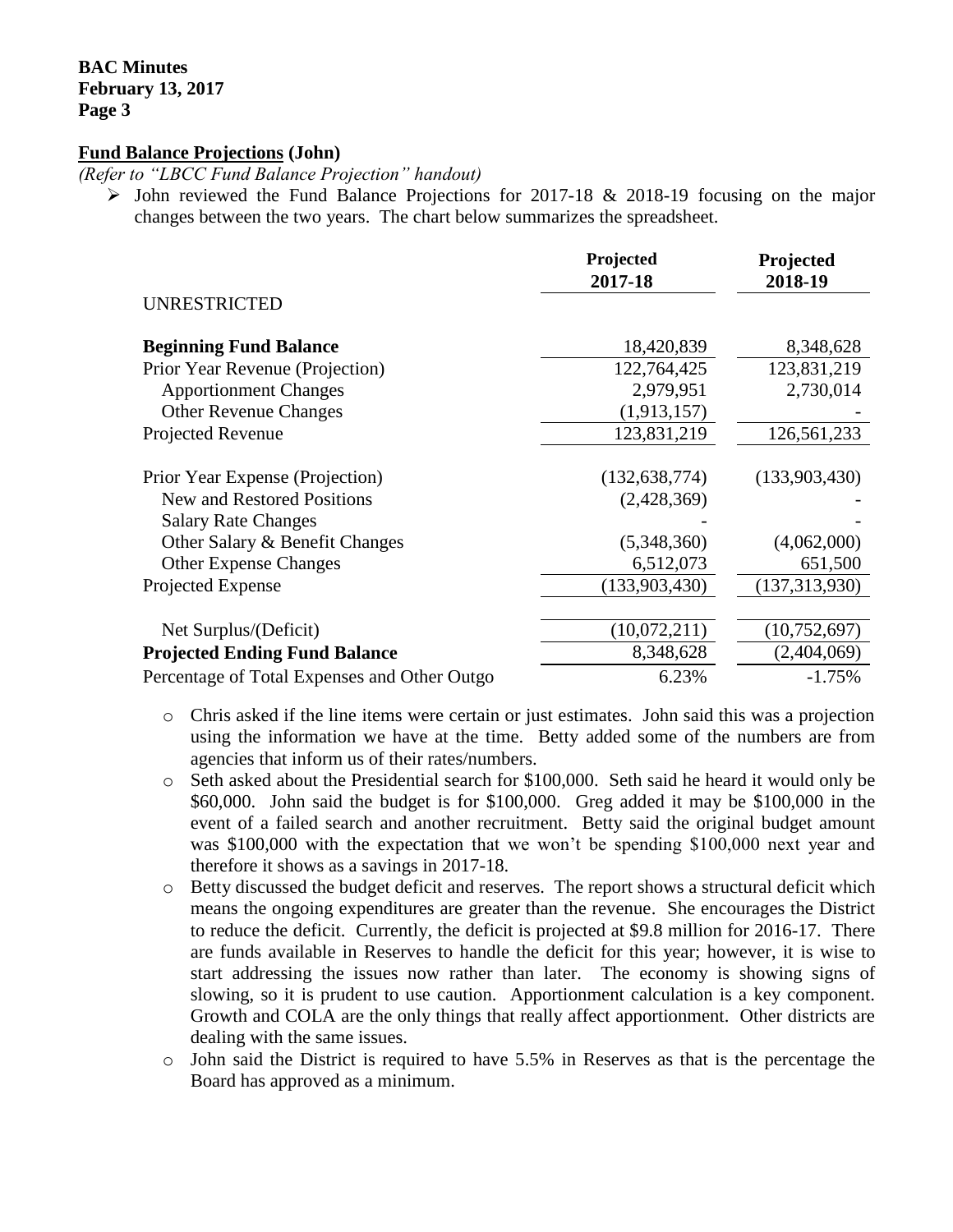#### **BAC Minutes February 13, 2017 Page 4**

#### **FTES Update – Spring 2017 (Betty)**

*(Refer to "2016-2017 FTES Targets and Projections" handout)*

 $\triangleright$  Betty asked Terri to review FTES Targets and Projections for 2016-17. The chart below shows the highlights:

| <b>Term</b>                               | 2016-2017<br><b>Projected FTES</b> |
|-------------------------------------------|------------------------------------|
| Summer hold back for previous Fiscal Year |                                    |
| Summer $(A)$                              | 1,620                              |
| Fall $(B)$                                | 9,219                              |
| Winter $(C)$                              | 760                                |
| Spring $(D)$                              | 8,636                              |
| Total $(A+B+C+D)$                         | 20,235                             |
| Borrow from next Summer                   |                                    |
| Target                                    | 20,775                             |
| <b>Below/Above Target</b>                 | $-540$                             |

- The current target for FTES is 20,775. Department Heads developed the class schedule to hit the target for 2016-17. Current projected FTES for Spring is 8,636 – approximately 580 FTES short of the target for Spring and overall 540 short for the academic year. With these numbers, the District will have to borrow from Summer 2017 to be able to come out of stabilization. There are late starting classes that will help with the numbers.
- A study of the District information shows the breakeven point for class load is 26 students. Although, the contract for faculty states a class needs 20 students, this represents a loss to the District.
- Approximately 120 low enrolled classes currently that are being watched. Department Heads are looking at the individual classes to see what classes may need to be cancelled.
- The idea of 20,775 FTES may be too high of a target for the District. Terri is speaking with faculty to address the issue of enrollment.
- Greg suggested we may need to increase the Summer schedule by 540 to accommodate the need to borrow. It is a concern to borrow from Summer as this will lower the FTES available from Summer for 2017-18.
- Seth commended Terri for being a good leader during these times. He agreed we may need to look at lowering our threshold on FTES so we can stop borrowing from Summer. Chris asked if this would affect the highering of 31 faculty.
- Betty discussed the Full Time Faculty Obligation number (FON). If the District does not meet the calculated number, the District is penalized per full-time equivalent faculty member that we do not have as part of the FON. The apportionment is adjusted accordingly.
- Terri said that she spoke with the Department Heads to review the Summer schedule to increase classes where necessary and appropriate for growth.
- Betty discussed of the threshold that determines a "large" district. If the FTES falls below the large district category (20,000), then there is the possibility to lose approximately \$1.5 million in revenue. It may be necessary to enter stability again. Terri doesn't expect the District to go under 20,000 FTES.
- Terri asked how many times can we go in and out of stability. She commented President Oakley said in the past it may be necessary to go in and out of stability as needed. Betty said she was not aware of a limit.